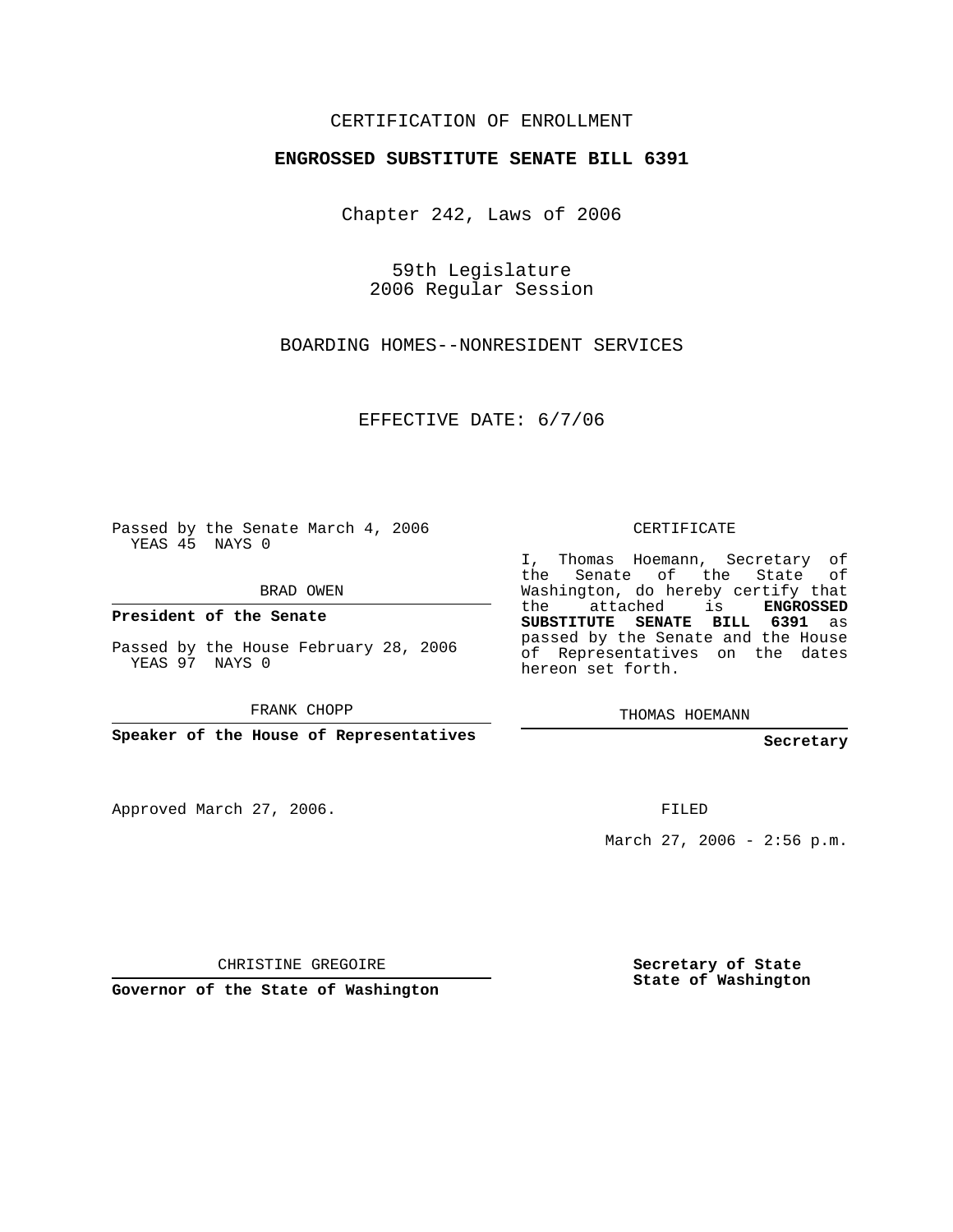## **ENGROSSED SUBSTITUTE SENATE BILL 6391** \_\_\_\_\_\_\_\_\_\_\_\_\_\_\_\_\_\_\_\_\_\_\_\_\_\_\_\_\_\_\_\_\_\_\_\_\_\_\_\_\_\_\_\_\_

\_\_\_\_\_\_\_\_\_\_\_\_\_\_\_\_\_\_\_\_\_\_\_\_\_\_\_\_\_\_\_\_\_\_\_\_\_\_\_\_\_\_\_\_\_

AS AMENDED BY THE HOUSE

Passed Legislature - 2006 Regular Session

## **State of Washington 59th Legislature 2006 Regular Session**

**By** Senate Committee on Health & Long-Term Care (originally sponsored by Senators Keiser, Deccio, Thibaudeau and Fairley)

READ FIRST TIME 02/01/06.

 AN ACT Relating to the provision of services for nonresident individuals residing in long-term care settings; amending RCW 18.20.020 and 18.135.040; and adding a new section to chapter 18.135 RCW.

BE IT ENACTED BY THE LEGISLATURE OF THE STATE OF WASHINGTON:

 **Sec. 1.** RCW 18.20.020 and 2004 c 142 s 1 are each amended to read as follows:

As used in this chapter:

 (1) "Boarding home" means any home or other institution, however named, which is advertised, announced, or maintained for the express or implied purpose of providing housing, basic services, and assuming general responsibility for the safety and well-being of the residents, and may also provide domiciliary care, consistent with chapter 142, Laws of 2004, to seven or more residents after July 1, 2000. However, a boarding home that is licensed for three to six residents prior to or on July 1, 2000, may maintain its boarding home license as long as it is continually licensed as a boarding home. "Boarding home" shall not include facilities certified as group training homes pursuant to RCW 71A.22.040, nor any home, institution or section thereof which is otherwise licensed and regulated under the provisions of state law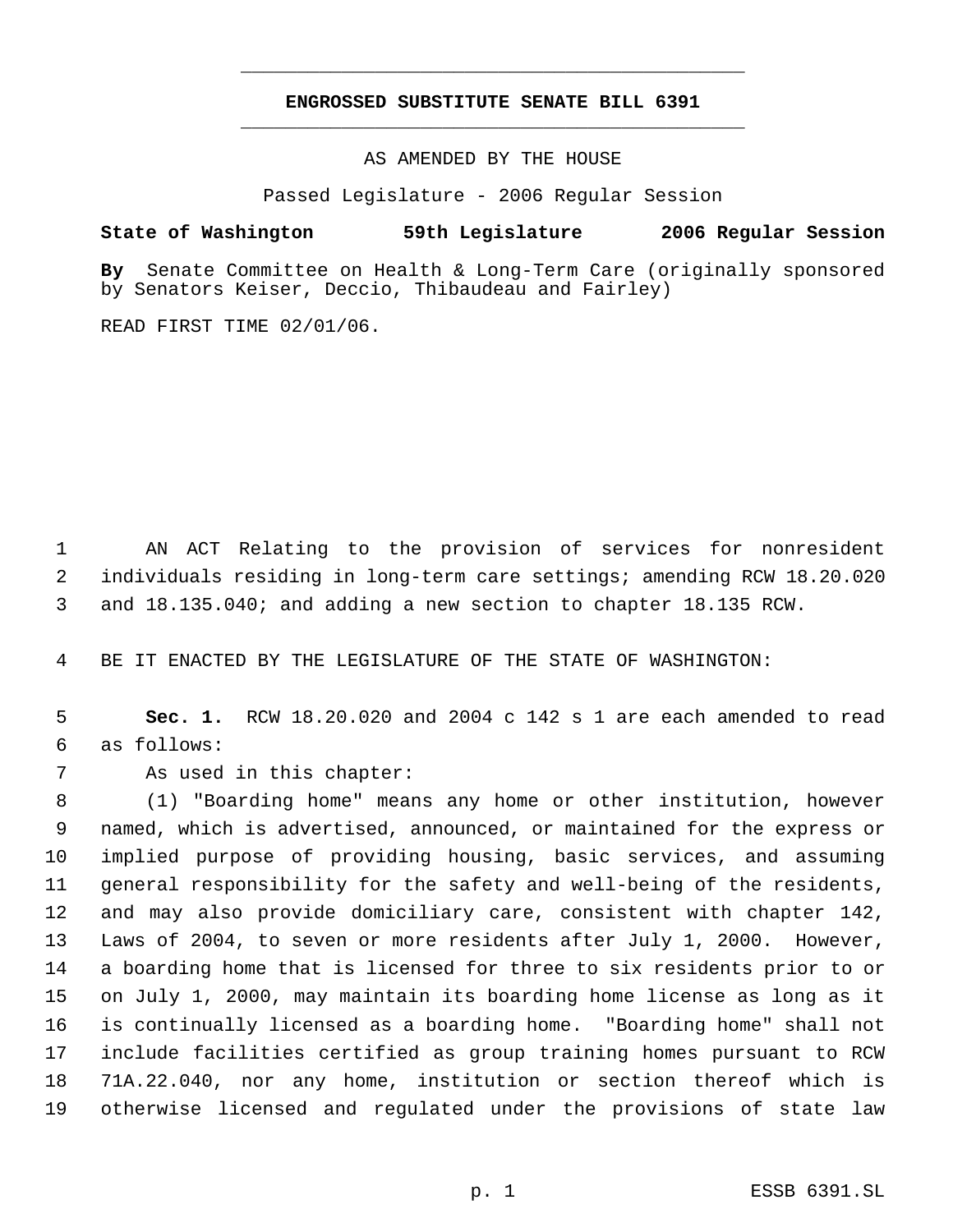providing specifically for the licensing and regulation of such home, institution or section thereof. Nor shall it include any independent senior housing, independent living units in continuing care retirement communities, or other similar living situations including those subsidized by the department of housing and urban development.

 (2) "Basic services" means housekeeping services, meals, nutritious snacks, laundry, and activities.

 (3) "Person" means any individual, firm, partnership, corporation, company, association, or joint stock association, and the legal successor thereof.

 (4) "Secretary" means the secretary of social and health services. (5) "Department" means the state department of social and health services.

 (6) "Resident's representative" means a person designated voluntarily by a competent resident, in writing, to act in the resident's behalf concerning the care and services provided by the boarding home and to receive information from the boarding home, if there is no legal representative. The resident's competence shall be determined using the criteria in RCW 11.88.010(1)(e). The resident's representative may not be affiliated with the licensee, boarding home, or management company, unless the affiliated person is a family member of the resident. The resident's representative shall not have authority to act on behalf of the resident once the resident is no longer competent.

 (7) "Domiciliary care" means: Assistance with activities of daily living provided by the boarding home either directly or indirectly; or health support services, if provided directly or indirectly by the boarding home; or intermittent nursing services, if provided directly or indirectly by the boarding home.

 (8) "General responsibility for the safety and well-being of the resident" means the provision of the following: Prescribed general low sodium diets; prescribed general diabetic diets; prescribed mechanical 33 soft foods; emergency assistance; monitoring of the resident; arranging health care appointments with outside health care providers and reminding residents of such appointments as necessary; coordinating health care services with outside health care providers consistent with RCW 18.20.380; assisting the resident to obtain and maintain glasses, hearing aids, dentures, canes, crutches, walkers, wheelchairs, and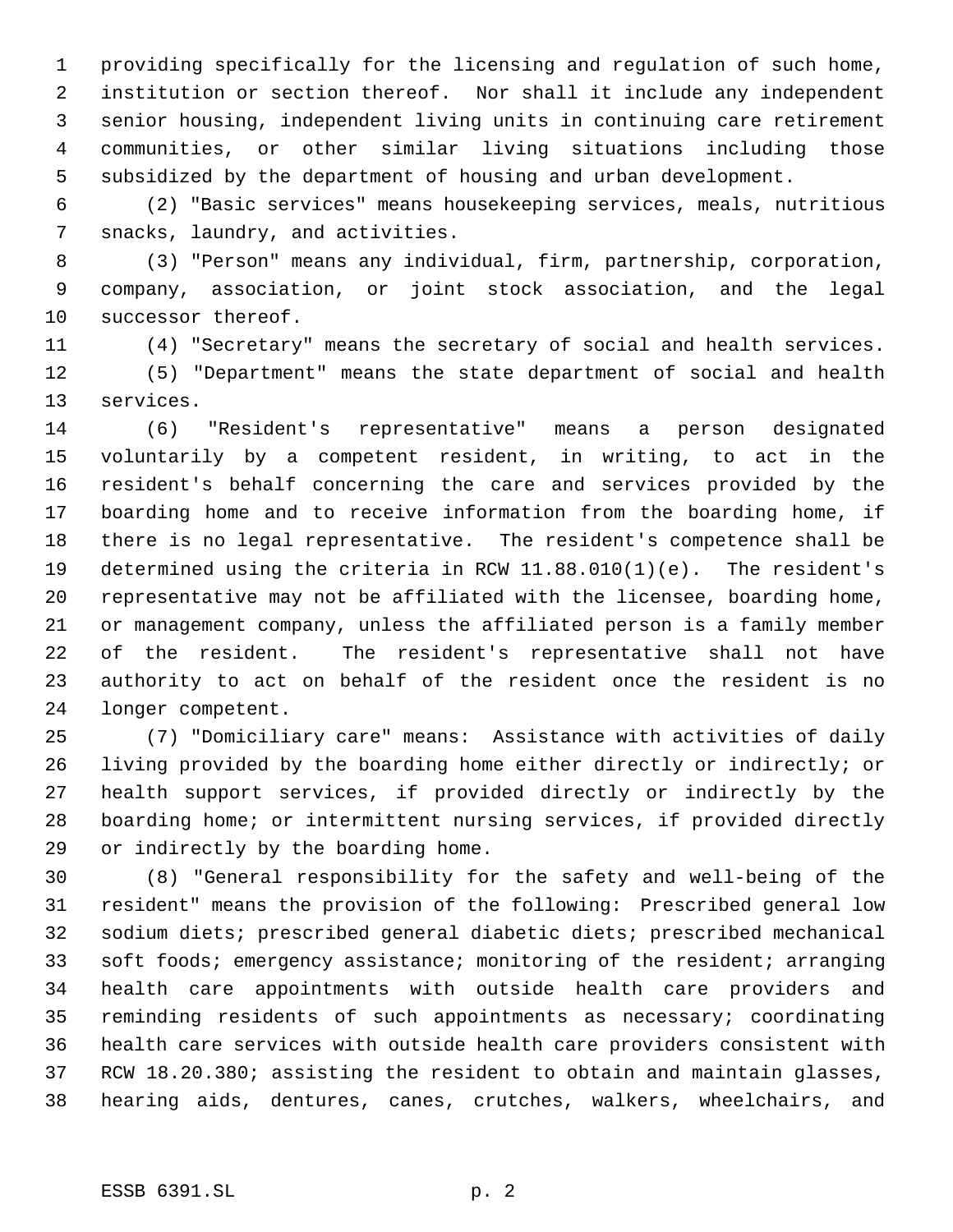assistive communication devices; observation of the resident for changes in overall functioning; blood pressure checks as scheduled; responding appropriately when there are observable or reported changes in the resident's physical, mental, or emotional functioning; or medication assistance as permitted under RCW 69.41.085 and as defined in RCW 69.41.010.

 (9) "Legal representative" means a person or persons identified in RCW 7.70.065 who may act on behalf of the resident pursuant to the scope of their legal authority. The legal representative shall not be affiliated with the licensee, boarding home, or management company, unless the affiliated person is a family member of the resident.

 (10) "Nonresident individual" means a person who resides in independent senior housing, independent living units in continuing care retirement communities, or in other similar living environments or in a boarding home and may receive one or more of the services listed in 16 RCW 18.20.030(5)((<del>, but</del>)). A nonresident individual may not receive domiciliary care, as defined in this chapter, directly or indirectly by 18 the ((facility)) boarding home and may not receive the items and 19 services listed in subsection (8) of this section, except during the 20 time the person is receiving adult day services as defined in this section.

 (11) "Resident" means an individual who is not related by blood or marriage to the operator of the boarding home, and by reason of age or disability, chooses to reside in the boarding home and receives basic services and one or more of the services listed under general responsibility for the safety and well-being of the resident and may receive domiciliary care or respite care provided directly or indirectly by the boarding home and shall be permitted to receive hospice care through an outside service provider when arranged by the resident or the resident's legal representative under RCW 18.20.380.

 (12) "Resident applicant" means an individual who is seeking admission to a licensed boarding home and who has completed and signed an application for admission, or such application for admission has been completed and signed in their behalf by their legal representative if any, and if not, then the designated representative if any.

 (13) "Adult day services" means care and services provided to a nonresident individual by the boarding home on the boarding home